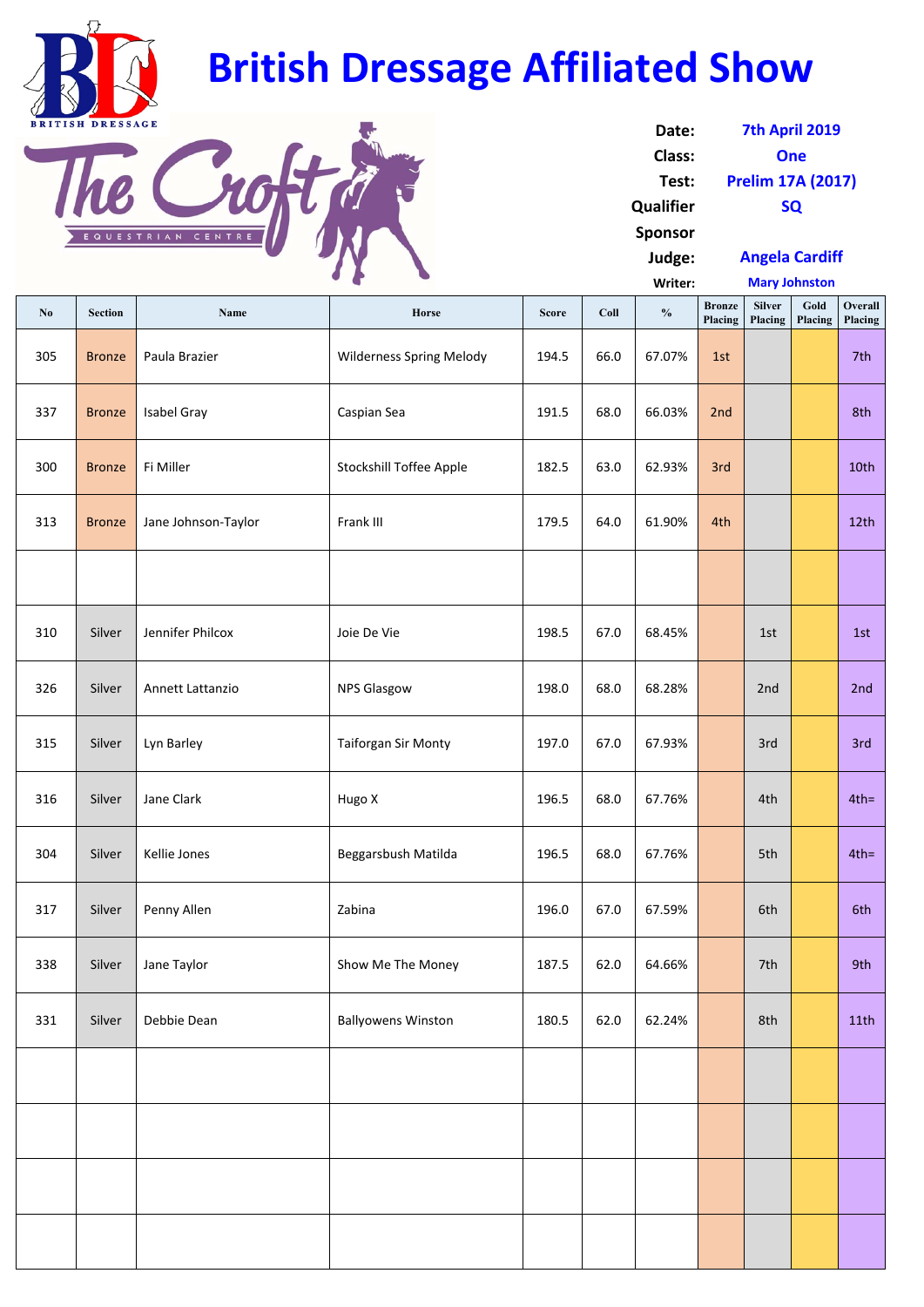**Writer:**

| $\mathbf{N}\mathbf{0}$ | Section | Name         | Horse                     | <b>Score</b> | Coll | $\mathbf{0}_{\mathbf{0}}^{\prime}$ | <b>Bronze</b><br>Placing | Silver<br>Placing | Gold<br>Placing | Overall<br>Placing |
|------------------------|---------|--------------|---------------------------|--------------|------|------------------------------------|--------------------------|-------------------|-----------------|--------------------|
| 304                    | Silver  | Kellie Jones | Beggarsbush Matilda       | 119.0        | 59.5 | 66.11%                             |                          | 1st               |                 | 1st                |
| 331                    | Silver  | Debbie Dean  | <b>Ballyowens Winston</b> | 113.5        | 57.5 | 63.06%                             |                          | 2nd               |                 | 2nd                |
|                        |         |              |                           |              |      |                                    |                          |                   |                 |                    |
|                        |         |              |                           |              |      |                                    |                          |                   |                 |                    |
|                        |         |              |                           |              |      |                                    |                          |                   |                 |                    |
|                        |         |              |                           |              |      |                                    |                          |                   |                 |                    |
|                        |         |              |                           |              |      |                                    |                          |                   |                 |                    |
|                        |         |              |                           |              |      |                                    |                          |                   |                 |                    |
|                        |         |              |                           |              |      |                                    |                          |                   |                 |                    |
|                        |         |              |                           |              |      |                                    |                          |                   |                 |                    |
|                        |         |              |                           |              |      |                                    |                          |                   |                 |                    |
|                        |         |              |                           |              |      |                                    |                          |                   |                 |                    |
|                        |         |              |                           |              |      |                                    |                          |                   |                 |                    |
|                        |         |              |                           |              |      |                                    |                          |                   |                 |                    |
|                        |         |              |                           |              |      |                                    |                          |                   |                 |                    |
|                        |         |              |                           |              |      |                                    |                          |                   |                 |                    |
|                        |         |              |                           |              |      |                                    |                          |                   |                 |                    |

| Date:            | 7th April 2019        |
|------------------|-----------------------|
| Class:           | <b>Two</b>            |
| Test:            | Prelim FSM (2019)     |
| <b>Qualifier</b> | <b>SQ</b>             |
| <b>Sponsor</b>   |                       |
| Judge:           | <b>Angela Cardiff</b> |

**Mary Johnston**



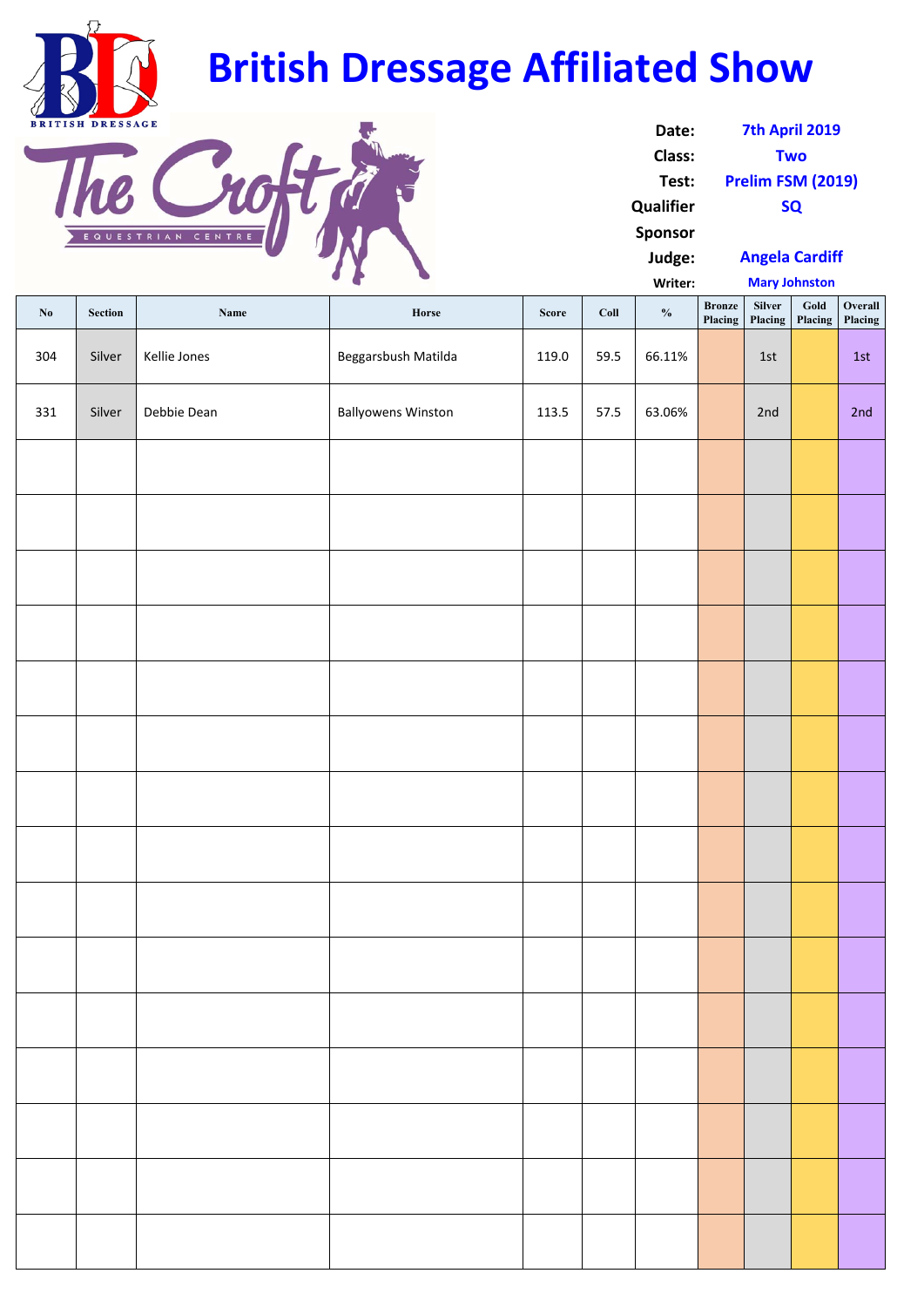**Writer: No** Section Name Name Horse Score Coll 9% Bronze **Placing Silver Placing Gold Placing Overall Placing** 302 Bronze Ursula Treadgold Tyler II 186.0 55.0 68.89% 1st 3rd 345 <mark>Bronze Liz Rushton 1980 | Kaiserkrist 182.0 | 182.0 | 54.0 | 67.41% | 2nd | 182.0 | 81 | 182.0 | 67.41% | 2nd |</mark> 314 Bronze Julie Middleton-Reid | Lady Jessicka | 180.0 | 55.0 | 66.67% 3rd | | | | | | | | | | | | | | | | | | 326 Bronze Annett Lattanzio | NPS Glasgow | 178.0 | 53.0 | 65.93% | 4th | | | | | | 6th 311 | Bronze | Karon Whenmouth | Ibthorpe Songbird | 177.5 | 54.0 | 65.74% | 5th | | | | | | | | | | | | | | | 337 <mark>Bronze Isabel Gray New Steater Steater Steater Steater Steater 176.0 | 52.0 | 65.19% 6th | 176.0 | 65.19% 6th</mark> 333 <mark>Bronze Lauren Ashley 10th | Golden Lincs 1996 | 173.0 | 51.0 | 64.07% | 7th | 10th | 10th | 10th | 10th | 10th | 10th | 10th | 10th | 10th | 10th | 10th | 10th | 10th | 10th | 10th | 10th | 10th | 10th | 10th | 10th |</mark> 317 Bronze Penny Allen 11th | Zabina 160.0 | 200 | 200 | 59.26% 8th | 11th 335 Bronze Frances Elms (Russian Lad 156.0 | 50.0 | 57.78% 9th 1 | 12th 300 | Bronze | Fi Miller | Stockshill Toffee Apple | 145.5 | 46.0 | 53.89% <mark>10th | | | |</mark> 13th 306 Silver Daisy Douglass Ferrara II 190.0 57.0 70.37% 1st 1st **Sue Rowland**

| Date:          | 7th April 2019           |
|----------------|--------------------------|
| <b>Class:</b>  | <b>Three</b>             |
| Test:          | <b>Novice 37A (2017)</b> |
| Qualifier      | <b>SQ</b>                |
| <b>Sponsor</b> |                          |
| Judge:         | <b>Jenny Welham</b>      |

| 336 | Silver | <b>Clare Beswick</b> | Arturo Amigo | 176.0 | 53.0 | 65.19% | 3rd | 8th |
|-----|--------|----------------------|--------------|-------|------|--------|-----|-----|
|     |        |                      |              |       |      |        |     |     |
|     |        |                      |              |       |      |        |     |     |
|     |        |                      |              |       |      |        |     |     |
|     |        |                      |              |       |      |        |     |     |

320 | Silver | Lynn Wickes | Clooney Boy | 188.0 | 57.0 | 69.63% | | 2nd | | 2nd



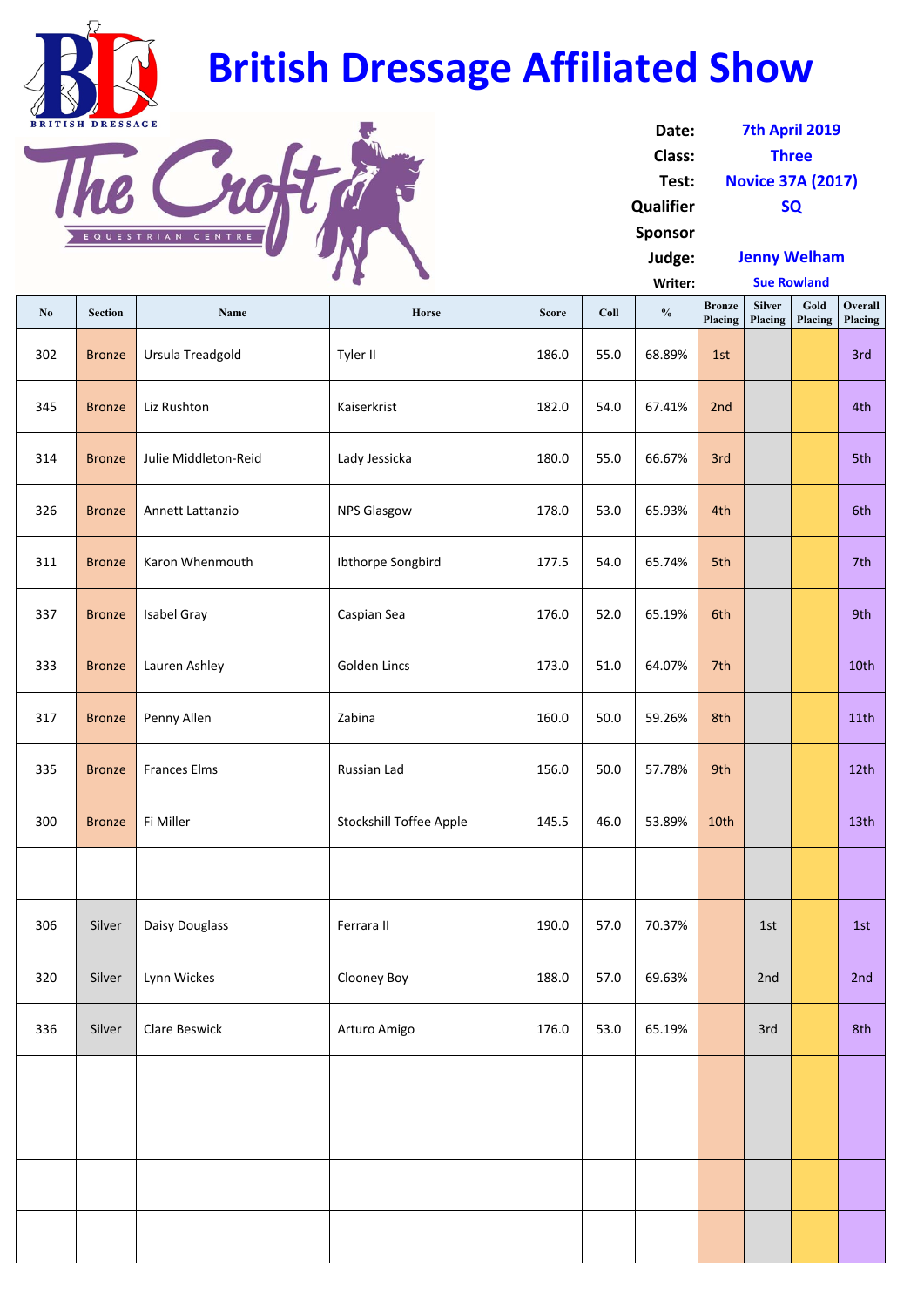**Writer: No** Section Name Name Horse Score Coll 9% Bronze **Placing Silver Placing Gold Placing Overall Placing** 340 Bronze Shelley Simmonds Mystical Dreamer 122.0 62.0 67.78% 1st 318 | Bronze | Rona Watson | Holywell Likely Lad | 117.5 | 59.5 | 65.28% | 2nd | | | | | | | | | | | | | | | | 335 <mark>Bronze Frances Elms (2008) Russian Lad 117.5 | 59.0 | 65.28% 3rd | 1996 | 8th</mark> 306 | Silver | Daisy Douglass | Ferrara II | 136.0 | 68.0 | 75.56% | 1st | 1st | 1st 323 | Silver | Suzy Fabian | AtlantaIV | 129.5 | 64.0 | 71.94% | | 2nd | | 2nd 319 | Silver | Louise Mottola | Benvenuto World Cup Crouch | 123.5 | 62.0 | 68.61% | | 3rd | | | 3rd 324 | Silver | Emma Richardson | Winford Sea Spray | 122.0 | 63.0 | 67.78% | | 4th | | | 4th 342 | Silver | Claire Miller | Sharp Discovery | 121.5 | 62.0 | 67.50% | Sth | Sth | 6th **Sue Rowland**

| Date:          | 7th April 2019           |
|----------------|--------------------------|
| Class:         | <b>Four</b>              |
| Test:          | <b>Novice FSM (2019)</b> |
| Qualifier      | <b>SQ</b>                |
| <b>Sponsor</b> |                          |
| Judge:         | <b>Jenny Welham</b>      |



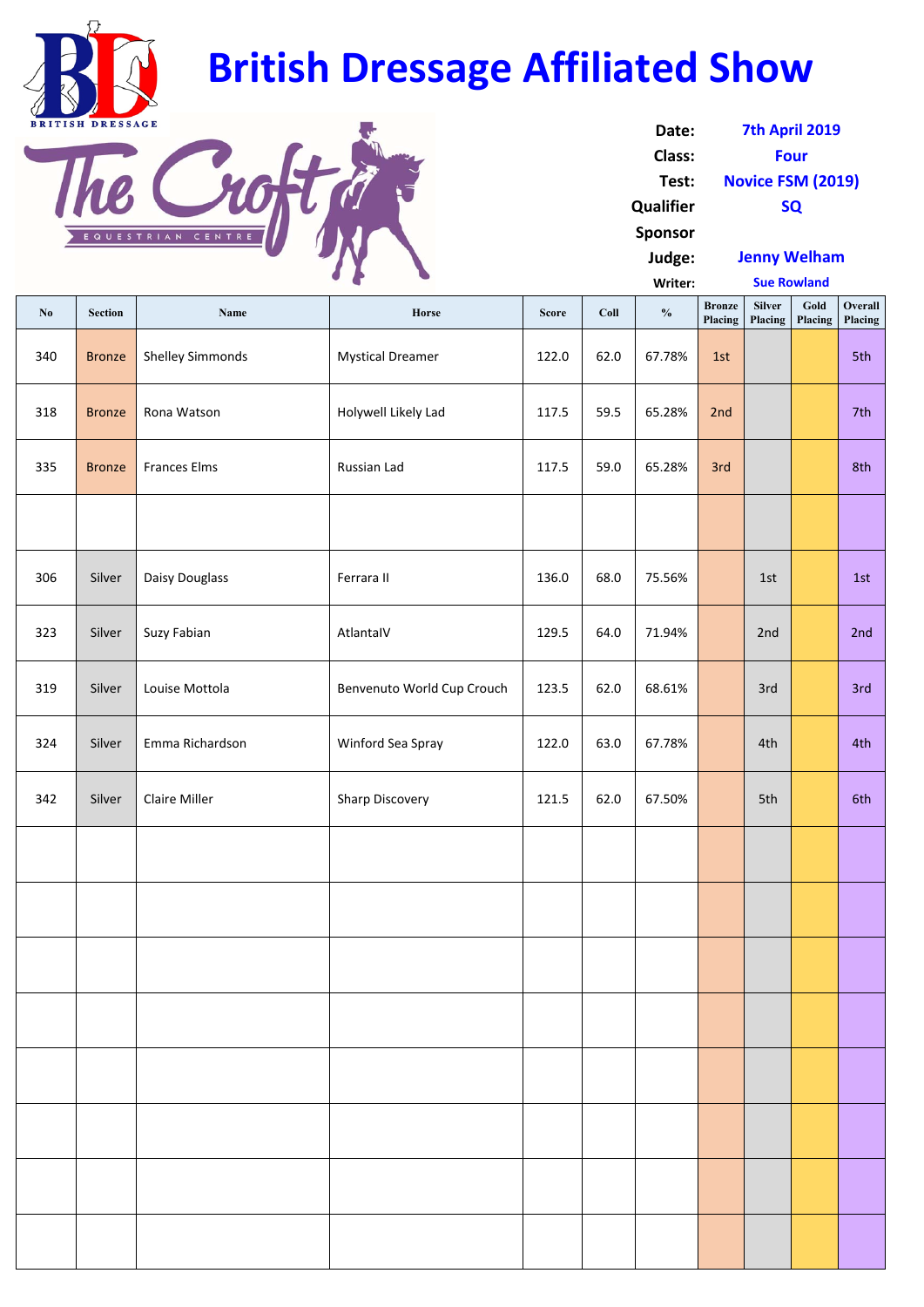|                        |                |                       |                      |              | Writer: | <b>Lyn Barley</b> |                          |                          |                 |                           |
|------------------------|----------------|-----------------------|----------------------|--------------|---------|-------------------|--------------------------|--------------------------|-----------------|---------------------------|
| $\mathbf{N}\mathbf{0}$ | <b>Section</b> | <b>Name</b>           | Horse                | <b>Score</b> | Coll    | $\frac{0}{0}$     | <b>Bronze</b><br>Placing | <b>Silver</b><br>Placing | Gold<br>Placing | <b>Overall</b><br>Placing |
| 343                    | <b>Bronze</b>  | Penny Gill            | <b>Wild Romance</b>  | 210.0        | 54.0    | 65.63%            | 1st                      |                          |                 | 5th                       |
| 307                    | <b>Bronze</b>  | <b>Melissa Howett</b> | Penstrumbly Alwynne  | 205.0        | 51.0    | 64.06%            | 2nd                      |                          |                 | 7th                       |
| 325                    | <b>Bronze</b>  | Karen Laine           | What a Shambles      | 200.5        | 51.0    | 62.66%            | 3rd                      |                          |                 | 8th                       |
| 328                    | <b>Bronze</b>  | Sharon Boulter        | Lilburn              | 192.5        | 48.0    | 60.16%            | 4th                      |                          |                 | 9th                       |
|                        |                |                       |                      |              |         |                   |                          |                          |                 |                           |
| 330                    | Silver         | Carol Fletcher        | Ranmore Rascal       | 227.0        | 56.0    | 70.94%            |                          | 1st                      |                 | 2nd                       |
| 332                    | Silver         | Lauren Russell        | Fantastic Khan       | 216.0        | 54.0    | 67.50%            |                          | 2nd                      |                 | 3rd                       |
| 320                    | Silver         | Lynn Wickes           | <b>Clooney Boy</b>   | 215.0        | 54.0    | 67.19%            |                          | 3rd                      |                 | 4th                       |
| 324                    | Silver         | Emma Richardson       | Winford Sea Spray    | 205.5        | 52.0    | 64.22%            |                          | 4th                      |                 | 6th                       |
|                        |                |                       |                      |              |         |                   |                          |                          |                 |                           |
| 344                    | Gold           | Gary Yeoman           | Coady Bays Gold Dust | 231.0        | 57.0    | 72.19%            |                          |                          | 1st             | 1st                       |
|                        |                |                       |                      |              |         |                   |                          |                          |                 |                           |

| Date:          | 7th April 2019              |
|----------------|-----------------------------|
| Class:         | <b>Five</b>                 |
| Test:          | <b>Elementary 59 (2010)</b> |
| Qualifier      | <b>SQ</b>                   |
| <b>Sponsor</b> |                             |
| Judge:         | <b>Heather Ashley</b>       |